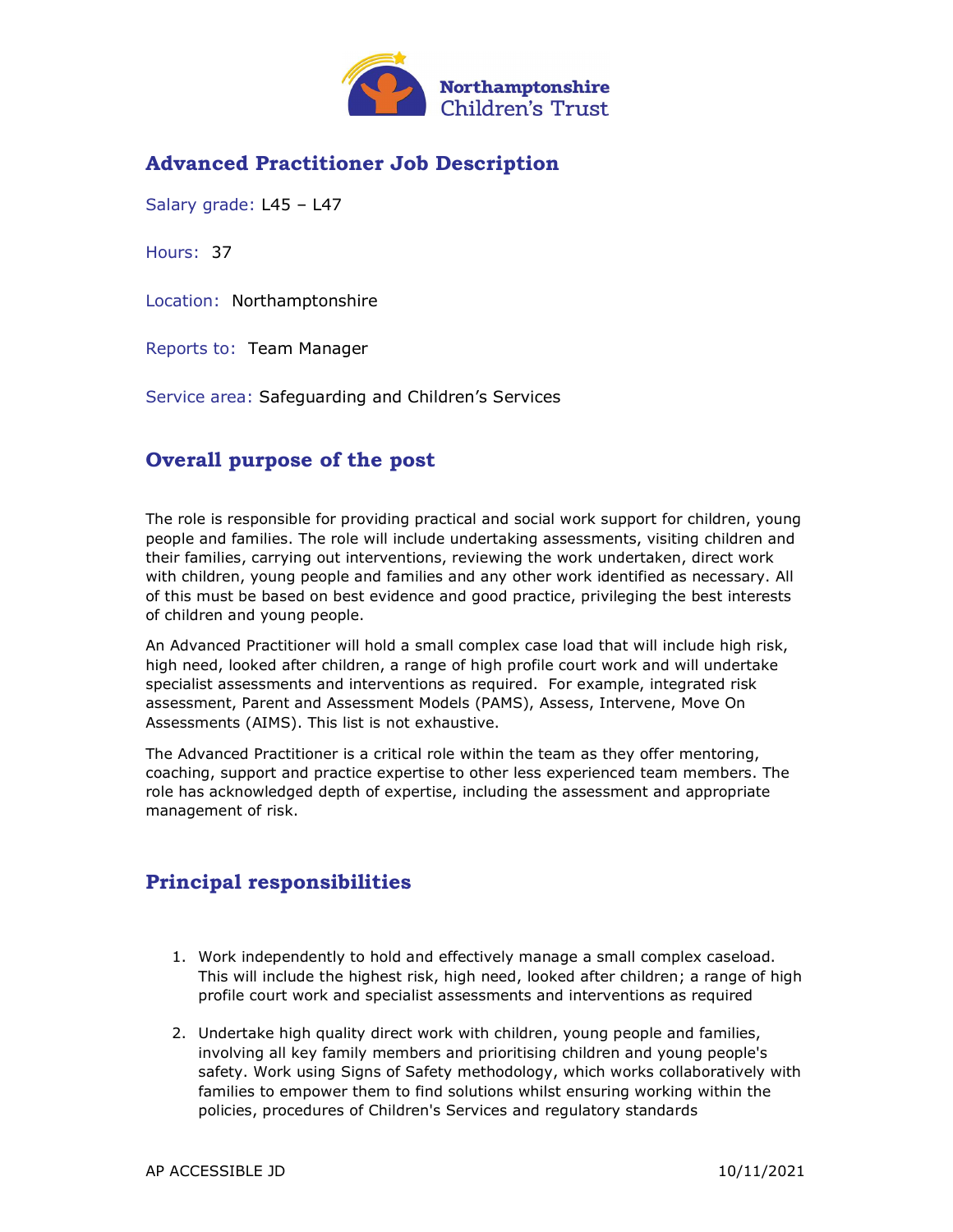

- 3. Lead on family network meetings and case mappings. Carry out in depth and ongoing family assessment of social need and manage risk to children, with particular focus on parental capacity and capacity to change
- 4. Co-work specialist assessments with less experienced members of the team to ensure that they improve and develop
- 5. To assist the Team Manager in the recruitment, induction, supervision and appraisal of team members and in the effective management performance in accordance with the council's policies and procedures.
- 6. Recognise harm and risk indictors of different forms of harm to children relating to sexual, physical and emotional abuse and neglect. Consider the possibility of Child Sexual Exploitation, grooming (on and offline), female genital mutilation, enforced marriage and the range of adult behaviours which pose a risk to children, recognising too the potential for children to be perpetrators of abuse
- 7. Use reflective supervision, research and other guidance to recognising one's own professional limitations and how and when to seek advice from a range of sources, including senior practice leaders and other clinical practitioners from a range of disciplines. The post holder will work in conjunction with senior staff and managers through available support systems (supervision, appraisal, mentoring, co-working and work shadowing)
- 8. Navigate the family and youth justice systems in England using legal powers and duties to support families, to protect children and to look after children in the public care system, including the regulated frameworks that support the full range of permanence options. Participate in decisions about whether to make an application to the family court, the order to be applied for and the preparation and presentation of evidence
- 9. Seek advice and professional second opinion as required in relation to the legal issues, interventions and plans which frequently impact children, young people and families involved with statutory services
- 10. Use the law and regulatory and statutory guidance to inform practice decisions. Take into account the complex relationship between professional ethics, the application of the law and the impact of social policy on both.
- 11. Make realistic child centred plans within a review timeline which will manage and reduce identified risks and meets the needs of the child. Any plans devised for the child need to be evidence informed, demonstrate clear analysis and professional judgement and evaluative decision making skills. This also includes working with multi-agency partners
- 12.Continuously develop knowledge of child development and how this impacts on all aspects of a child's life. This includes physical, cognitive, social, emotional and behavioural development and the impact of different parenting styles. Have a good and continually developing understanding of adult behaviours; for example, adult mental health, domestic abuse, mental health, physical health, disability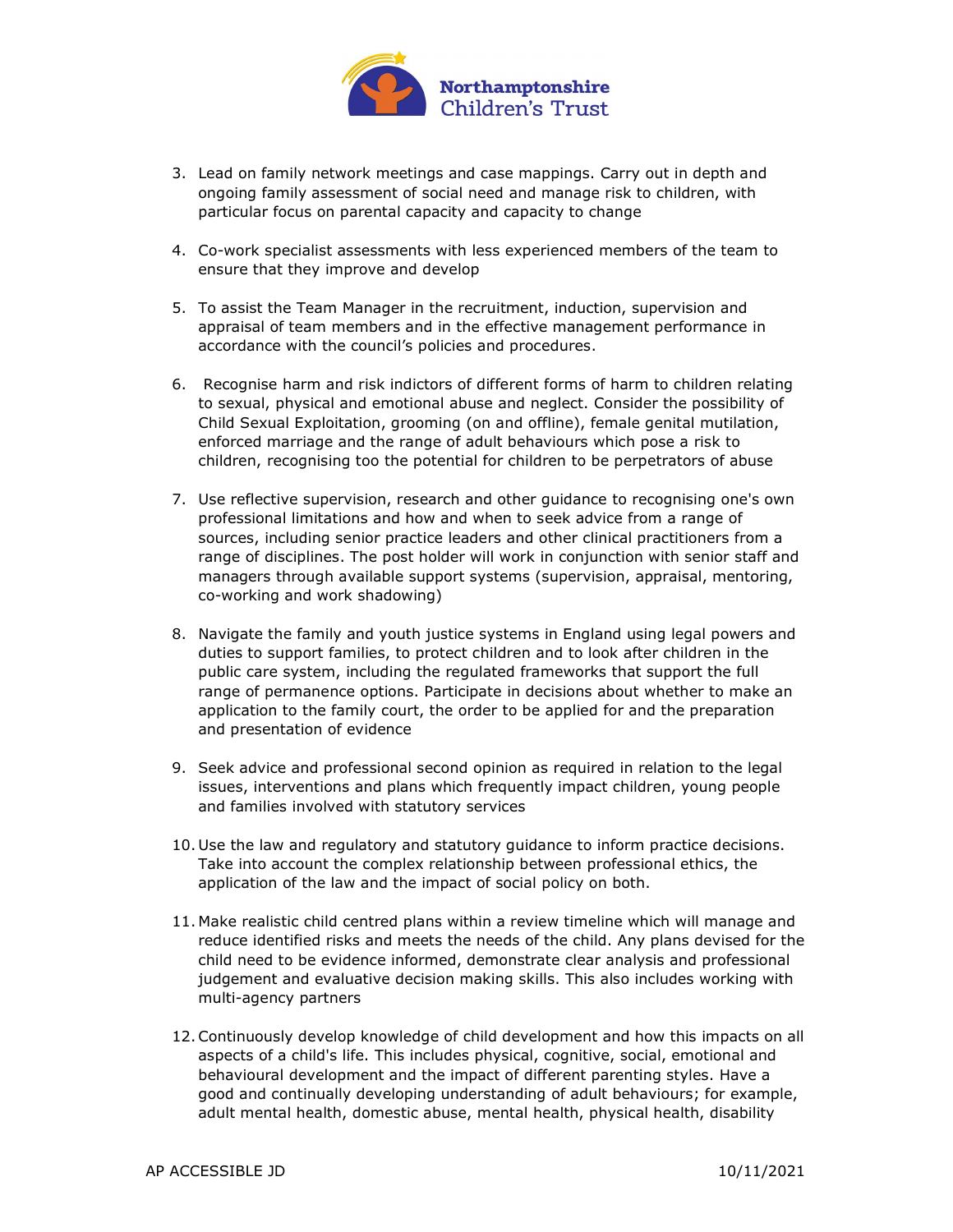

and substance misuse and the impact on, and inter-relationship between, parenting and child development

- 13. Good understanding of working in a complex organisation such as a Local Authority, Trust or other delivery model for Children's Services. Act in ways that protect the reputation of Northamptonshire County Council and the wider Social Work profession whilst always privileging the best interests of children. Contribute to the organisation's role as corporate parent to children in public care
- 14.Arrange or provide transport/escort for Service Users e.g. to health appointments, education; provide practical support including access to living aids, to families and to young people, including those formally looked after by the Authority seeking to live independently in the community
- 15. Maintain and update case notes and other records pertaining to the child/children you have responsibility for. Write reports as required and if needed give evidence in court on
- 16.Contribute to planning/reviewing the cases of children in care; supervise fostering/adoption arrangements
- 17. To devise and deliver practice workshops regularly in team meetings and to other Children's Services staff as required. This could also include group supervision and mapping complex cases with less experienced staff
- 18.Support, coach and mentor other members of the team and be a champion in Signs of Safety. The post holder is expected to be a Practice Educator to social work students on practice placements in the team, support with on boarding and induction and offer mentoring, work-shadowing/work experience opportunities. The post holder could be expected to take on Team Champion roles; for example, Signs of Safety Champion, Munro Champion etc

#### Safeguarding commitment

We are committed to safeguarding and promoting the welfare of children and young people/vulnerable adults. We require you to understand and demonstrate this commitment.

This job description reflects the major tasks to be carried out by the post holder and identifies a level of responsibility at which they will be required to work. In the interests of effective working, the major tasks may be reviewed from time to time to reflect changing needs and circumstances. Such reviews and any consequential changes will be carried out in consultation with the post holder.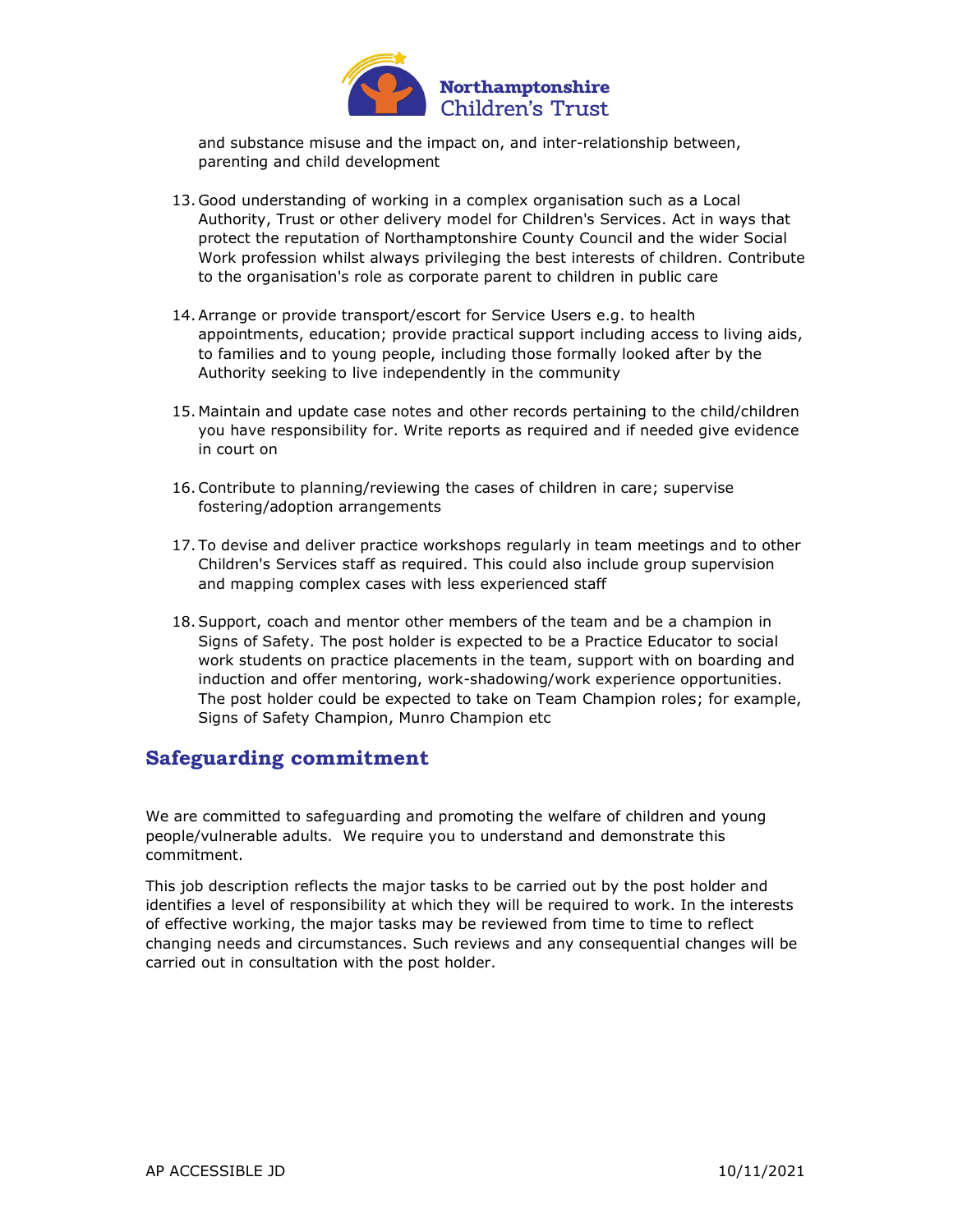

# Person Specification

| <b>Attributes</b>                      | <b>Essential Criteria</b>                                                                                                                                            | Desirable Criteria |
|----------------------------------------|----------------------------------------------------------------------------------------------------------------------------------------------------------------------|--------------------|
| <b>Education and</b><br>qualifications | Social Work Qualification                                                                                                                                            |                    |
|                                        | DipSW, CQSW, Degree in<br>social work or equivalent                                                                                                                  |                    |
|                                        | Social Work England<br>Registration                                                                                                                                  |                    |
|                                        | Further post qualification<br>education or relevant<br>experience or study                                                                                           |                    |
|                                        | Social studies/Practice<br>Educator                                                                                                                                  |                    |
| Experience and knowledge               | Knowledge and<br>understanding of child<br>development, parenting<br>capacity, environmental<br>factors and risk and<br>protective factors                           |                    |
|                                        | Knowledge and<br>understanding of child<br>development, parenting<br>capacity, environmental<br>factors and risk and<br>protective factors                           |                    |
|                                        | Awareness of the main<br>legislative framework<br>within which the role<br>operates                                                                                  |                    |
|                                        | Knowledge of the range of<br>services which are<br>available to children and<br>families and of the<br>organisational framework<br>within which they are<br>provided |                    |
|                                        | Knowledge of child<br>development and of family<br>functioning and dynamics.                                                                                         |                    |
|                                        | Evidence of seeking out<br>continual professional<br>development opportunities<br>to include leadership,<br>supervision, mentoring,<br>coaching                      |                    |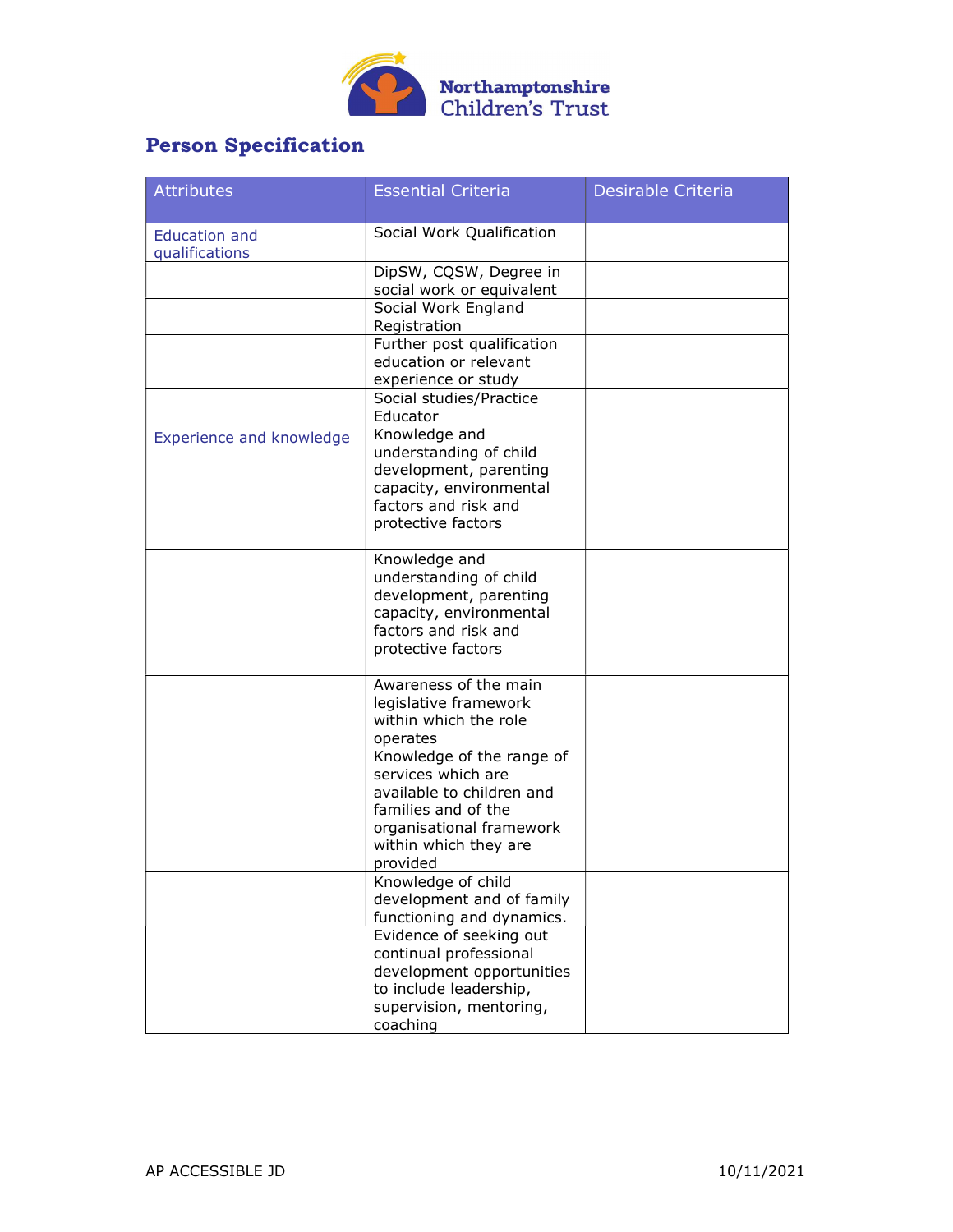

# Northamptonshire<br>Children's Trust

| <b>Attributes</b>  | <b>Essential Criteria</b>                                                                                                                                                      | <b>Desirable Criteria</b> |
|--------------------|--------------------------------------------------------------------------------------------------------------------------------------------------------------------------------|---------------------------|
| Ability and skills | Ability to work as a team<br>with children and families<br>including working co-<br>operatively with other<br>professionals and agencies<br>to meet the needs of the<br>child. |                           |
|                    | Professional Curiosity                                                                                                                                                         |                           |
|                    | Skills and Knowledge in<br>listening to children and<br>adults, in observation and<br>in carrying out<br>assessments of strengths<br>and weakness within<br>families.          |                           |
|                    | Able to communicate<br>sensitively with children<br>and families with other<br>colleagues, and effectively<br>in writing.                                                      |                           |
|                    | In accordance with the<br>immigration act<br>demonstrate a level of<br>fluency in English to be<br>able to converse and<br>provide advice to<br>customers with ease            |                           |
|                    | Conscientious and<br>emotionally resilient<br>Post qualification<br>experience of children and<br>families social work within<br>a statutory or voluntary<br>organisation      |                           |
|                    | Proven ability to relate<br>professionally with children<br>and families evidenced<br>through previous work as a<br>Social Worker.                                             |                           |
|                    | Experience of supporting<br>more junior roles in a<br>social work environment                                                                                                  |                           |
|                    | Full driving license to be<br>able to drive to customers<br>and meetings across a<br>large geographical area.                                                                  |                           |
|                    | Demonstrate an<br>understanding of the safe<br>working practices that<br>apply to this role.                                                                                   |                           |